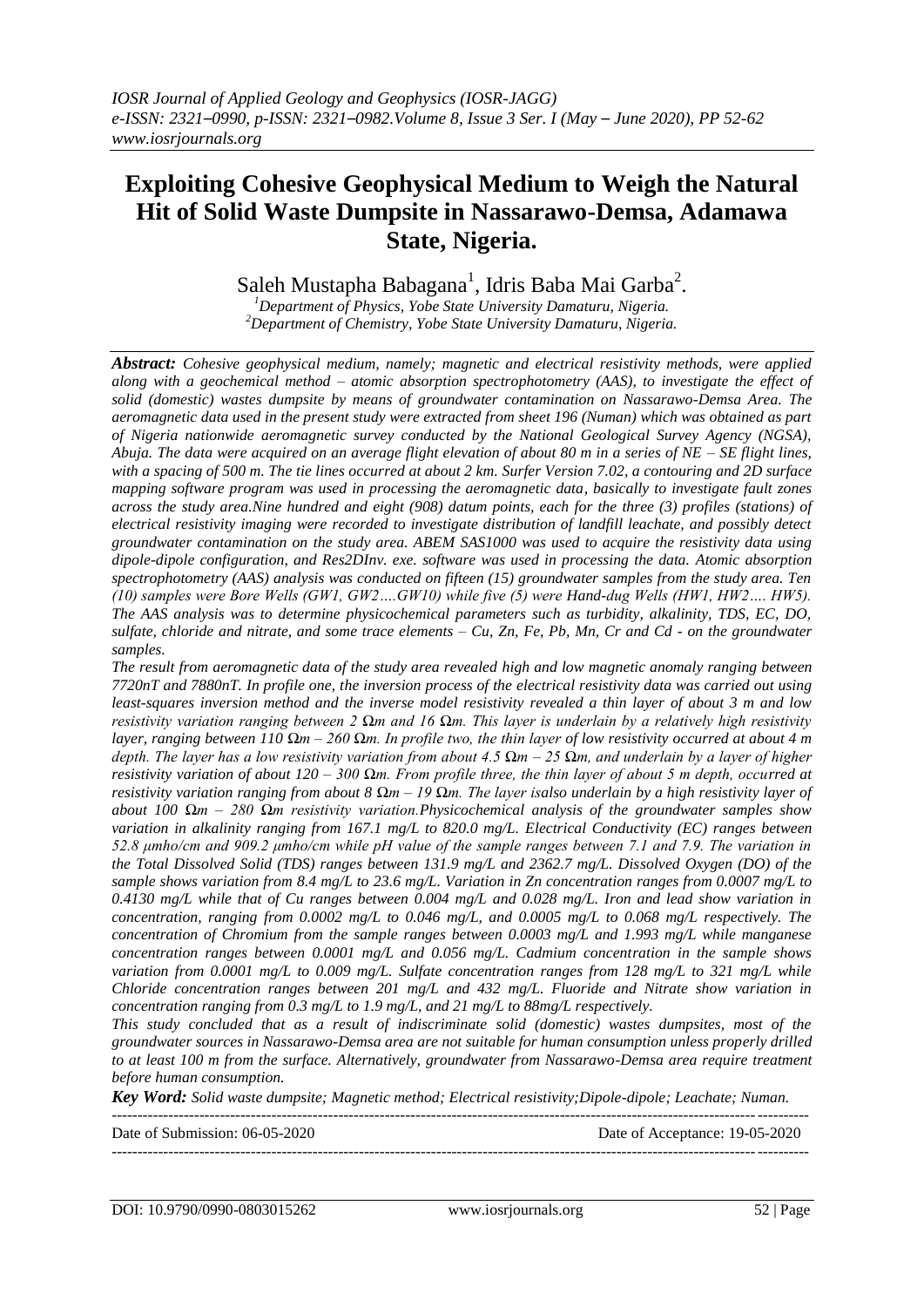# **I. Introduction**

Solid waste is disposed of in tens of dumping grounds right through Nassarawo-Demsa. These dumpsites bear all the waste collected from the area, including chemicals which, ordinarily should be disposed of in hazardous waste landfills. Waste from Auto painting & repair shops, furniture stripping/refinishing and household hazardous product, most at times end up on these dumping grounds, and once there, contaminants (chemicals) can leach into groundwater by means of surface runoff and precipitation. This is mostly common in Africa<sup>1</sup>. Just as groundwater percolates, so do contaminants in the form of plume. The speed and size of a plume generally depend on the type of contaminant, its density and solubility, and the velocity of surrounding groundwater. Groundwater contamination can always be the result of human activity, though some sources of groundwater contamination such as manganese, iron, arsenic and sulfates could be natural.

For all that Nassarawo-Demsa is by the Benue River in Northeast Nigeria, majority of its inhabitants depend on groundwater sources for domestic and irrigation purposes. This implies that contamination of groundwater can result in poor drinking water quality and/or potential health problems such as cholera, typhoid and hepatitis. The aim of this research is to harmonize geophysical and geochemical techniques to investigate the level of groundwater contamination in Nassarawo-Demsa. Electrical resistivity, a geophysical method is used in mapping the resistivity variation of a point (the study area) positioned at 10 meters away of a dumpsite in Nassarawo-Demsa. The subsurface mapping is based on the electrical conductivity of leachate which tends to be higher than that of groundwater<sup>2</sup>. This is more so as resistivity technique is suitable for mapping and delineation of leachate contaminant plumes<sup>3,4,5,6</sup>. The geophysical data, by dint of ABEM Terrameter (SAS1000), were processed using Res2DInv Software such that a value of 1.0 means the resistivity is allowed to vary freely during data inversion to estimate the regions above and below sharp boundary. ABEM Terrameter is a state-of-the-art data acquisition system for self-potential (SP), resistivity (RES) and time-domain induced polarization (IP). The instrument has been carefully checked at all stages of production and is thoroughly tested before leaving the factory<sup>7</sup>. Different authors used different geophysical tools such as resistivity and magnetism for groundwater exploration<sup>8,9,10</sup>. In particular, the obtained airborne magnetic data in the present research is to be used to investigate magnetic anomaly in order to identify fault zones in and around the study area.

Physicochemical analysis was carried out on 15 samples of groundwater collected from the study area. This was to further identify possible sources of toxic contaminants affecting the portability of the groundwater in and around Nassarawo-Demsa. Polythene cans of 50 cl capacity were used to convey the samples from the study area to the chemistry laboratory for atomic absorption spectroscopy and other physicochemical analysis. Further testing on turbidity, inorganic nutrients and some trace metals were conducted using LaMotte SMART3 Reagent System. This is because the system is designed to minimize most common interferences, and its repeatability is the within-run precision $<sup>1</sup>$ </sup> .

# **II. Material and Methods**

The research was conducted on Nassarawo-Demsa area of Adamawa State, Northeast Nigeria to investigate the level and/or the negative impact of solid waste mismanagement, with special interest on groundwater contamination.

## **2.1 Geological Consideration of the Study Area.**

Nassarawo-Demsa is located in Numan city of Adamawa, Northeast Nigeria. It is on latitude  $9^{0}05'00''$ N and  $9^{0}46'00''$ N and longitude 12<sup>0</sup>00'00"E and 12<sup>0</sup>10'00"E. Numan is on elevation of about 158 meter above sea level. It is considered the 3<sup>rd</sup> biggest city in Adamawa after Jimeta (the State Capital) and Mubi local council. The study area lies on the Upper Benue Trough. In the Upper Benue Trough, the depocenters comprise Pindiga, Gombe, Nafada, Ashaka (in the Gongola Arm) and Bambam, Tula, Jessu, Lakun, and Numan in the Yola Arm<sup>12</sup>. Figure 1 shows the location of Numan on a world map.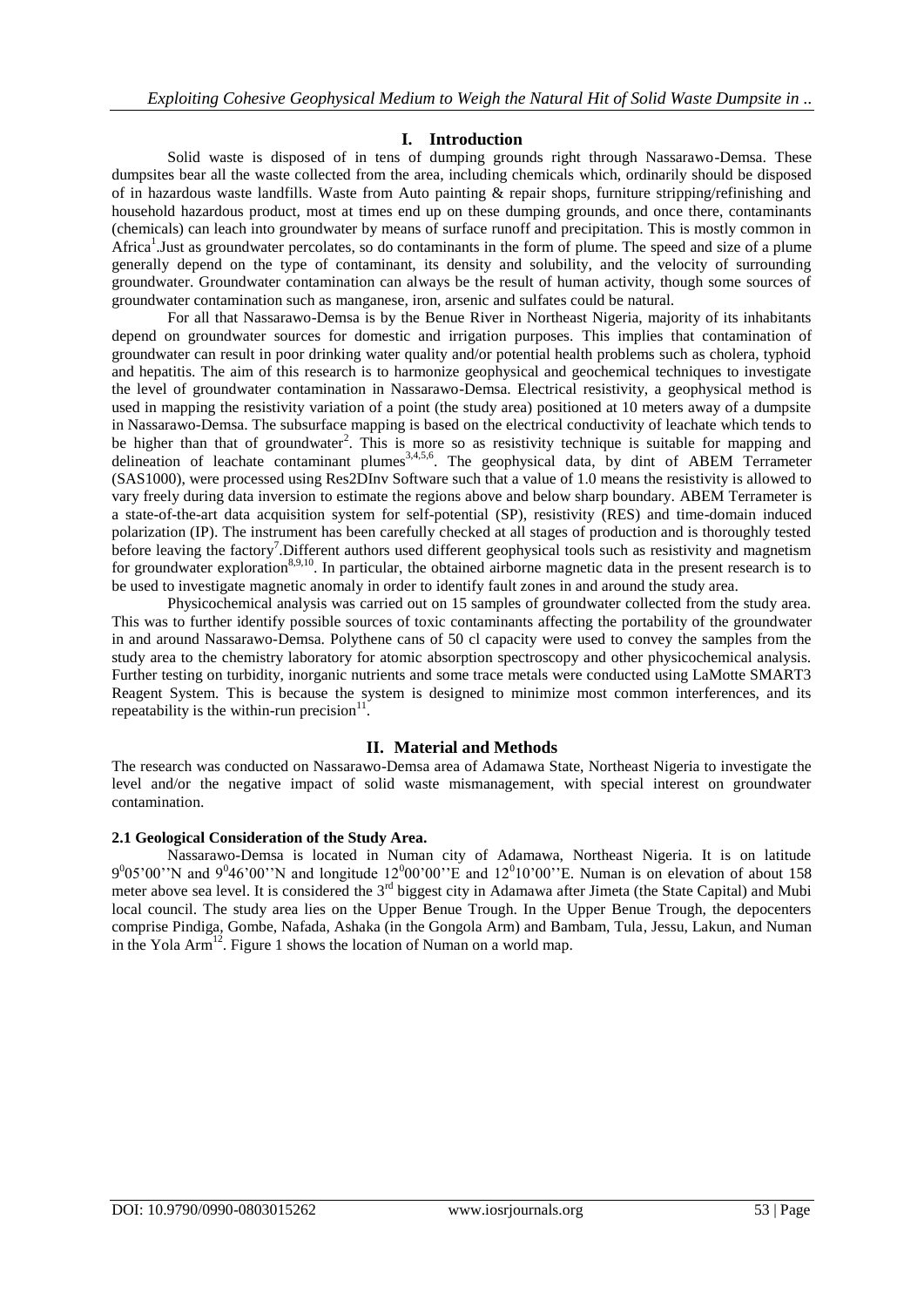*Exploiting Cohesive Geophysical Medium to Weigh the Natural Hit of Solid Waste Dumpsite in ..*



**Figure 1:** Location of Numan on world map (adopted from worldatlas.com)



**Figure 2:** View of part of Sabob-pegi landfill from south in the Study Area.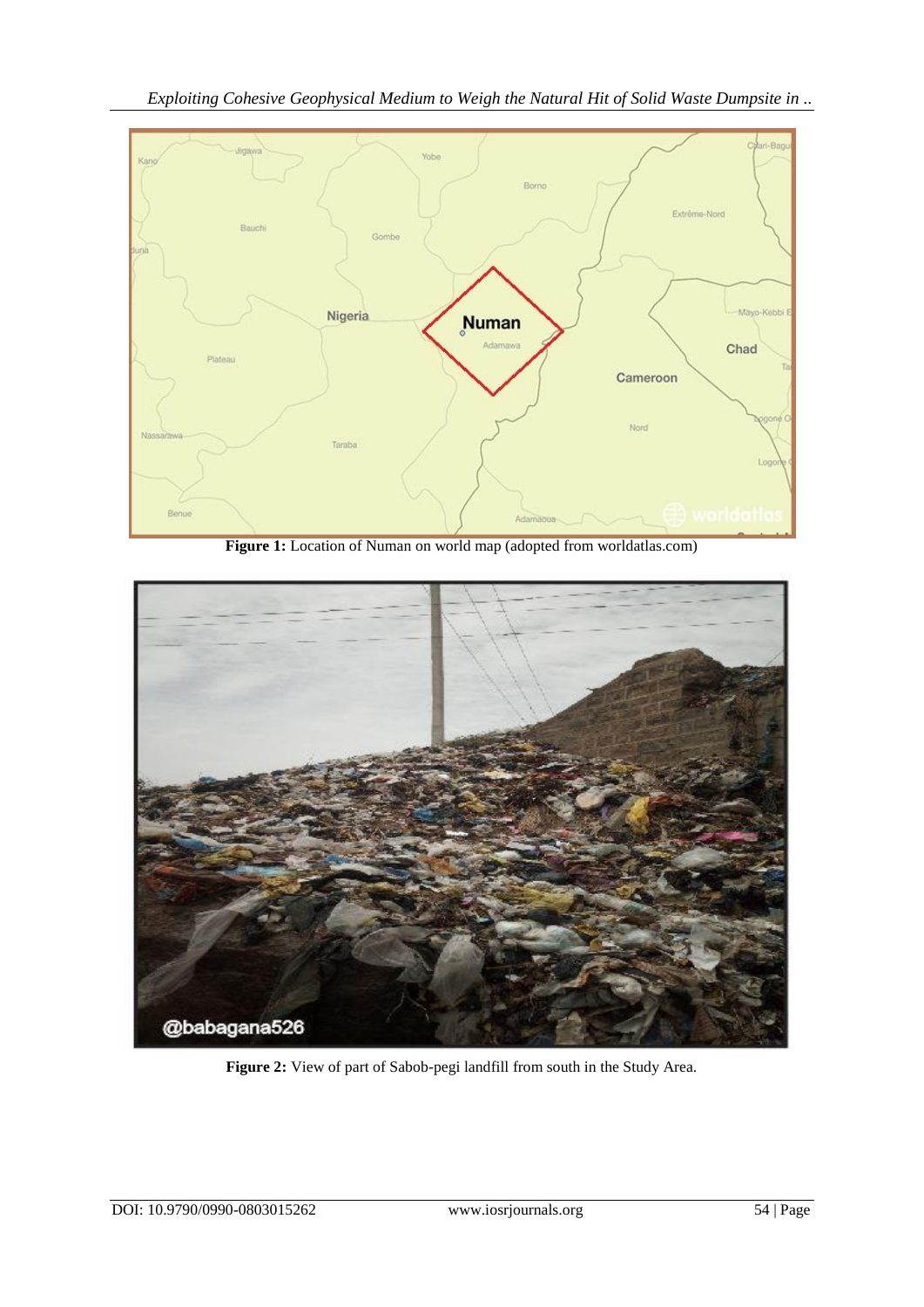

**Figure 3:** Geological sketch map Sedimentary Basins of Nigeria along the Study Area (modified after Obaje, 2009)



**Figure 4:** Typical waste particles visible from a hand-dug well in the Study Area.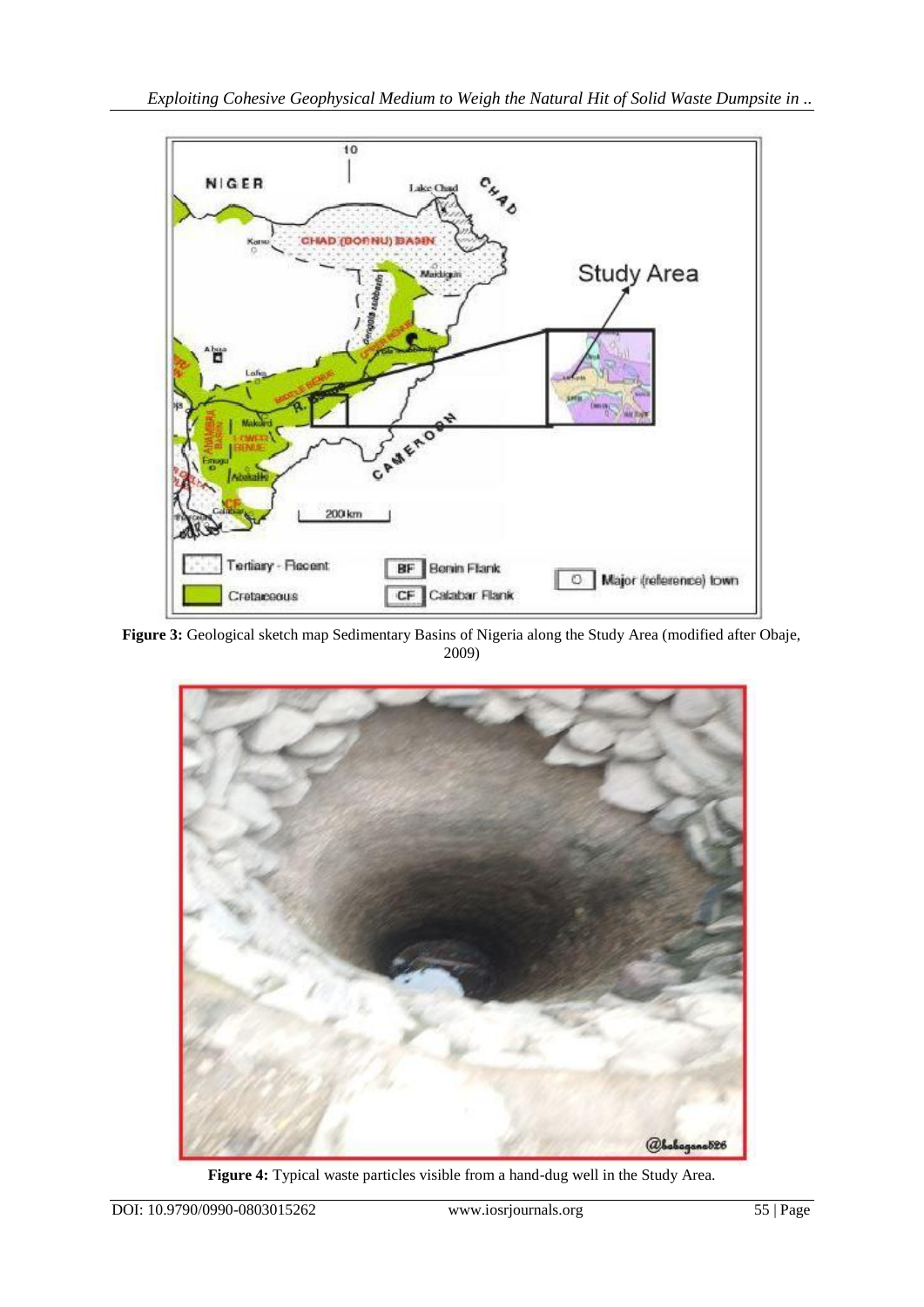# *2.1.1 Hydrology*

The study area is situated along the confluences of the two major rivers in Nigeria, namely; rivers Benue and Gongola. The area receives about 8mm of rainfall annually out of which 80% is lost through surface runoff and evapotranspiration while 20% goes to recharge the groundwater system [E. Y. Mbiimbe]. Sources of hand dug wells in the study area are mainly from upper unconfined aquifer of shallow depth ranging between 5 and 15 meters. This is as Bore-wells can go as deep as 250m, though are mostly within the range of 40-120m.

## *2.1.2 Basic Geochemistry and Heavy Metals*

Trace elements such as Pb, Cr, As, Cd and Cu are most common heavy metals found at groundwater contaminated sites<sup>13</sup>. Lead (Pb) naturally occurred a bluish-gray metal in compounds such as  $PbSO_4$ , PbS, or PbCO<sub>3</sub>. Lead concentration usually ranges between 10 and  $67 \text{ mg}$  kg<sup>-1</sup> in the earth's crust, and of this concentration, about half of Pb tends to be toxic. Lead can cause serious injury to the brain, nervous system, red blood cells, and kidneys<sup>14</sup>. Chromium (Cr) is one of less common of trace elements which does not occur naturally in elemental form, but in compounds. A major source of Cr contamination (in groundwater) is through disposal of Cr containing wastes<sup>15</sup>. The form of Cr commonly found at contamination site is the Chromium(VI).

Arsenic, a metalloid in group VA, period 4 of the periodic table, occurred in wide variety of minerals such as  $As_2O_3$ , and in form of arsenate  $(AsO<sub>4</sub><sup>3</sup>)$  in aerobic environments. Arsenic mobility increases as pH increases in groundwater. The effect of arsenic in groundwater contamination is associated with skin damage, increased risk of cancer, and problems with circulatory system<sup>16</sup>. Cadmium, though very biopersistent, has some toxicological properties which if absorbed by humans, remains resident for many years. This affect several enzymes, resulting in to renal damage (proteinuria). Cadmium also reduces the activity of delta-aminolevulinic acid synthetize, arylsulfatase, alcohol dehydrogenase, and lipoamide dehydrogenase, whereas it enhances the activity of delta-aminolevulinic acid dehydrogenase, and pyruvate dehydrogenase<sup>17</sup>. Aside tobacco smoking, contaminated groundwater intake is a major route through which Cd enters human body.

Copper, Cu, is the third most used metal in the world<sup>18</sup>. It is an essential micronutrient for growth in both plants and animals. It helps in hemoglobin production in human blood. However, cooper can cause liver and kidney damage when taken from contaminated groundwater in high doses.

Zinc, a transition metal occurred naturally in soil (about 70 mg  $kg^{-1}$  in crustal rocks).

In essence, presence of toxic metal in groundwater can severely inhibit the biodegradation of organic contaminants. Heavy metal contamination of groundwater poses risk and hazards to humans in particular, and to the ecosystem in general. It also causes food insecurity and land tenure problems<sup>19,20,21</sup>.

# **2.2 Study Duration.**

The research was conducted throughout eight months, starting from September 2019 to April 2020, approximately 217 days. Literature review was conducted through 13 days while community relations, site plan, and field work/data collection were conducted through 2, 3, and 28 days respectively. Groundwater samples collection from across the study area was carried out through 5 days and physicochemical analysis takes a period of 28 days.

|                 | $\frac{1}{2}$ . The contract $\frac{1}{2}$ of $\frac{1}{2}$ and $\frac{1}{2}$ and $\frac{1}{2}$ and $\frac{1}{2}$ and $\frac{1}{2}$ and $\frac{1}{2}$ |                 |                                |
|-----------------|-------------------------------------------------------------------------------------------------------------------------------------------------------|-----------------|--------------------------------|
| $S/N0$ .        | <b>Location/Name of Sample</b>                                                                                                                        | $S/N0$ .        | <b>Location/Name of Sample</b> |
| BW1             | Sabon-pegi                                                                                                                                            | BW9             | Pare 2                         |
| BW2             | Gwaidamalam                                                                                                                                           | <b>BW10</b>     | Sakato                         |
| BW3             | Kwata                                                                                                                                                 | HW1             | Dakata                         |
| BW4             | Gindin Kuka                                                                                                                                           | HW2             | Kwahalinga                     |
| BW <sub>5</sub> | Dowaya                                                                                                                                                | HW3             | Gadina 1                       |
| BW <sub>6</sub> | Numan 1                                                                                                                                               | HW4             | Gadina 2                       |
| BW7             | Numan 2                                                                                                                                               | HW <sub>5</sub> | Nassarawo Central              |
| BW <sub>8</sub> | Pare 1                                                                                                                                                |                 |                                |

**Table 1:** Location/Name of groundwater samples across Nassarawo-Demsa

## *2.2.1Sample size*

Groundwater samples from the study area were collected in a way and manner to reflect the solid waste dumping grounds across the area. A total of ten Bore Wells (BW1-BW10) and five Hand-dug Wells (HW1- HW5) were strategically selected to fall with the radius of 500 meters from the point of the electrical resistivity mapping. Table 1 gives the location/name of groundwater samples, strategically distributed over Nassarawo-Demsa.

# **2.3 Data Acquisition and Analysis**

Two geophysical methods- magnetic and resistivity were employed identify fault zones and landfill leachate contamination respectively. Atomic Absorption Spectrophotometric (AAS) analysis, a geochemical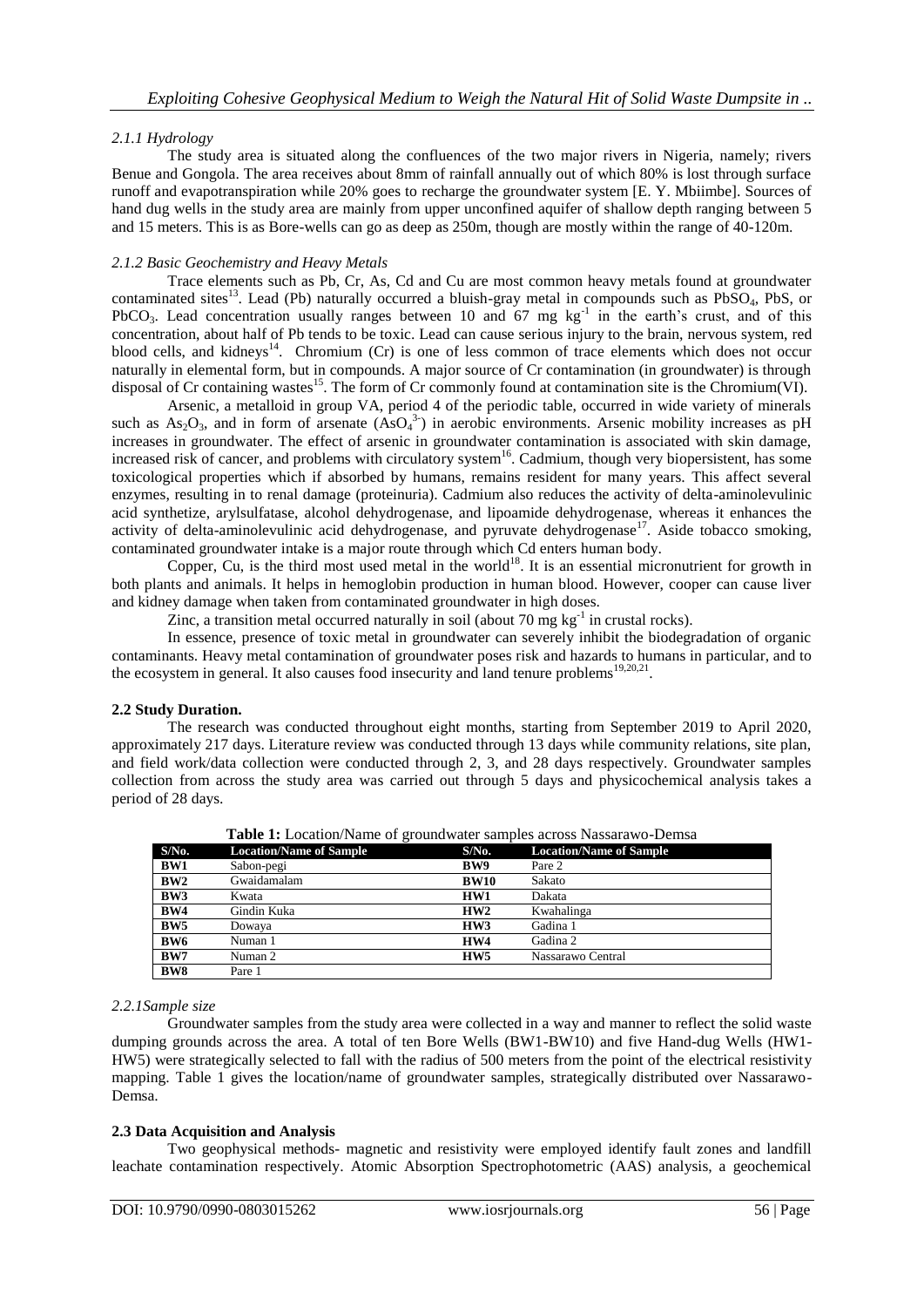method was used in the determination of physicochemical and trace elements on groundwater samples from the study area.

## *2.3.1 Magnetic Method.*

The aeromagnetic data used in the present study were extracted from sheet 196 (Numan) which was obtained as part of Nigeria nationwide aeromagnetic survey conducted by the National Geological Survey Agency (NGSA), Abuja. The data were acquired on an average flight elevation of about 80 m in a series of NE – SE flight lines, with a spacing of 500 m. The tie lines occur at about 2 km. Surfer Version 7.02, a contouring and 2D surface mapping software program was used in processing the aeromagnetic data to investigate fault zones across the study. Figure @ shows the aeromagnetic map from the magnetic values plotted (contoured) at 10nT interval. The map reveals a high magnetic anomaly of about 7880nT occupying the northeast, southeast and southern parts of the study area, while the low magnetic anomaly of about 7780nT occupies the southern parts.

## *2.3.2 Resistivity Method.*

Three (3) profiles (stations) of electrical resistivity imaging were recorded to investigate distribution of landfill leachate, possible for groundwater contamination on the study area. ABEM Terrameter, SAS1000 was used to acquire the resistivity data, and Res2dInv. exe. software was used in processing the data. Figures 6, 7, and 8 show the 2D Measured Apparent Resistivity Pseudo-sections, Calculated Apparent Resistivity Pseudosections, and the Inverse Model Resistivity Sections. These give the distribution of resistivity across the three profiles.

## *2.3.3 Geochemical Method*

Atomic absorption spectrophotometric (AAS) analysis was conducted on fifteen (15) groundwater samples from the study area. Ten (10) samples are Bore Wells (GW1, GW2….GW10) while five (5) of the total samples are Hand-dug Wells (HW1, HW2.... HW5) as in Table 1. The AAS analysis was to determine physicochemical and trace elements on the groundwater samples. LaMotte Smart3 Colorimeter was used in the analysis of physicochemical parameters such as turbidity, alkalinity, TDS, EC, DO, sulfate, chloride and nitrate. The LaMotte Smart3 Colorimeter is an EPA-Accepted instrument. EPA-Accepted means that the instrument meets the requirements for instrumentation as found in test procedures that area approved for the National Primary Drinking Water Regulation (NPDWR) or National Pollutant Discharge Elimination System (NPDES) compliance monitoring programs [LaMotte Manual].

# **III. Results**

*Magnetic data:*The magnetic values were contoured at 10nT interval to plot the aeromagnetic map of the study area the separation was carried out at a wave number cut-off of 0.0000287, after magnetic data were reduced to the north magnetic pole.



**Figure 5:** Aeromagnetic Map of the Study Area, contoured at 10nT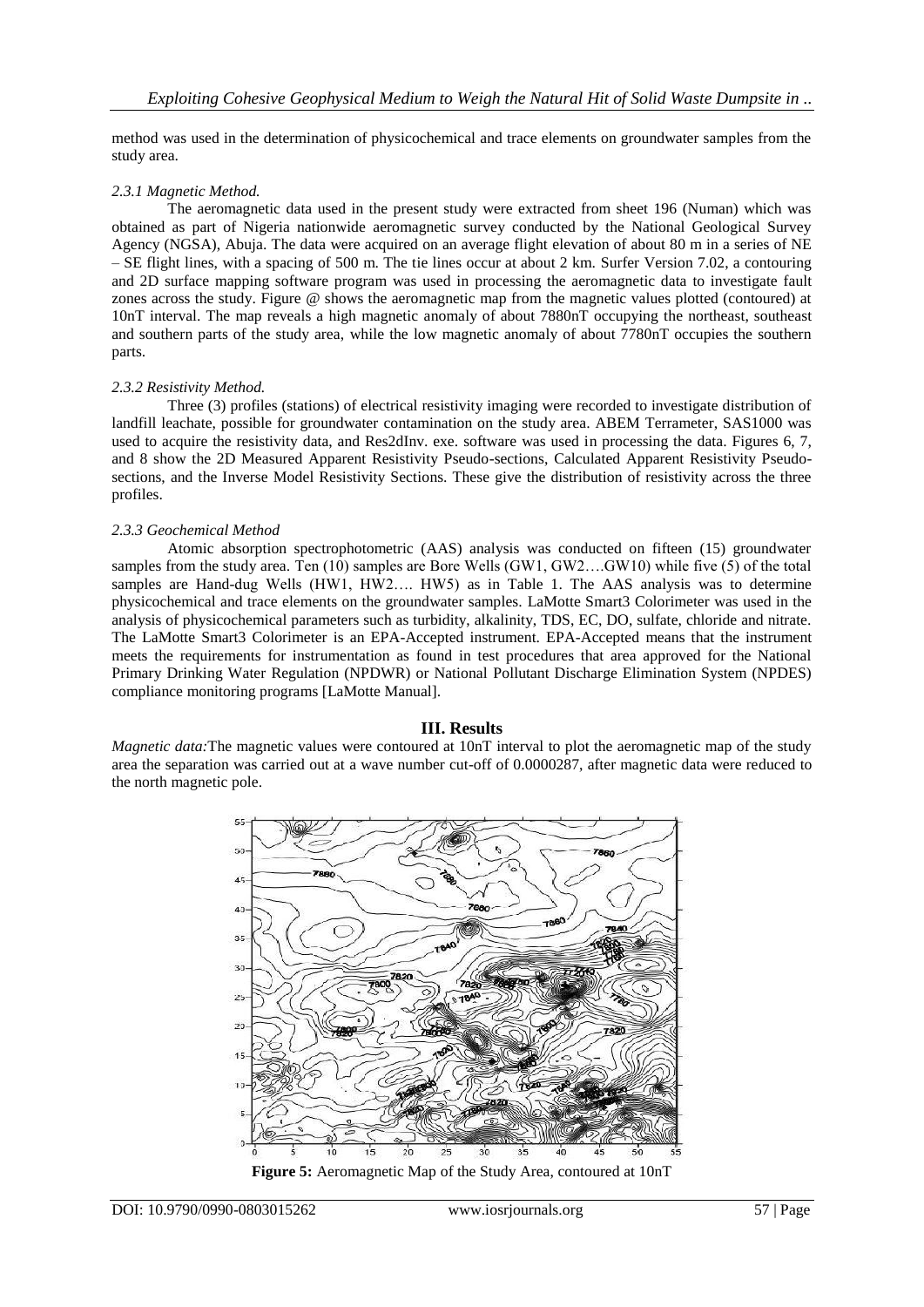# *Exploiting Cohesive Geophysical Medium to Weigh the Natural Hit of Solid Waste Dumpsite in ..*

The aeromagnetic map of the study area (Fig 5) above reveals magnetic anomaly ranging between 7720 and 7880nT. This is the aeromagnetic data recorded on sheet 196, as on the Nigeria index map. It was recorded during nationwide aeromagnetic survey over Nigeria, on flight line trend of 135 degrees and tie line trend of 45 degrees. On some of the plotting specifications, the aeromagnetic data was projected on the basis of Universal Transverse Mercator, with X-Bias, Y-Bias and Grid Mesh Size stand at 500 000 meters, 0 meters, and 50 meters respectively.

*Resistivity data*: The distribution of resistivity variation obtained from the study area, as processed using the Res2DInv exe software, along the three (3) profiles are presented in figures 6, 7 and 8, for profiles one, two and three respectively. A total number of 908 datum points were measured in apparent resistivity with electrode spacing of 1.00 m using dipole-dipole array.





**Figure 7:** Resistivity distribution along profile two.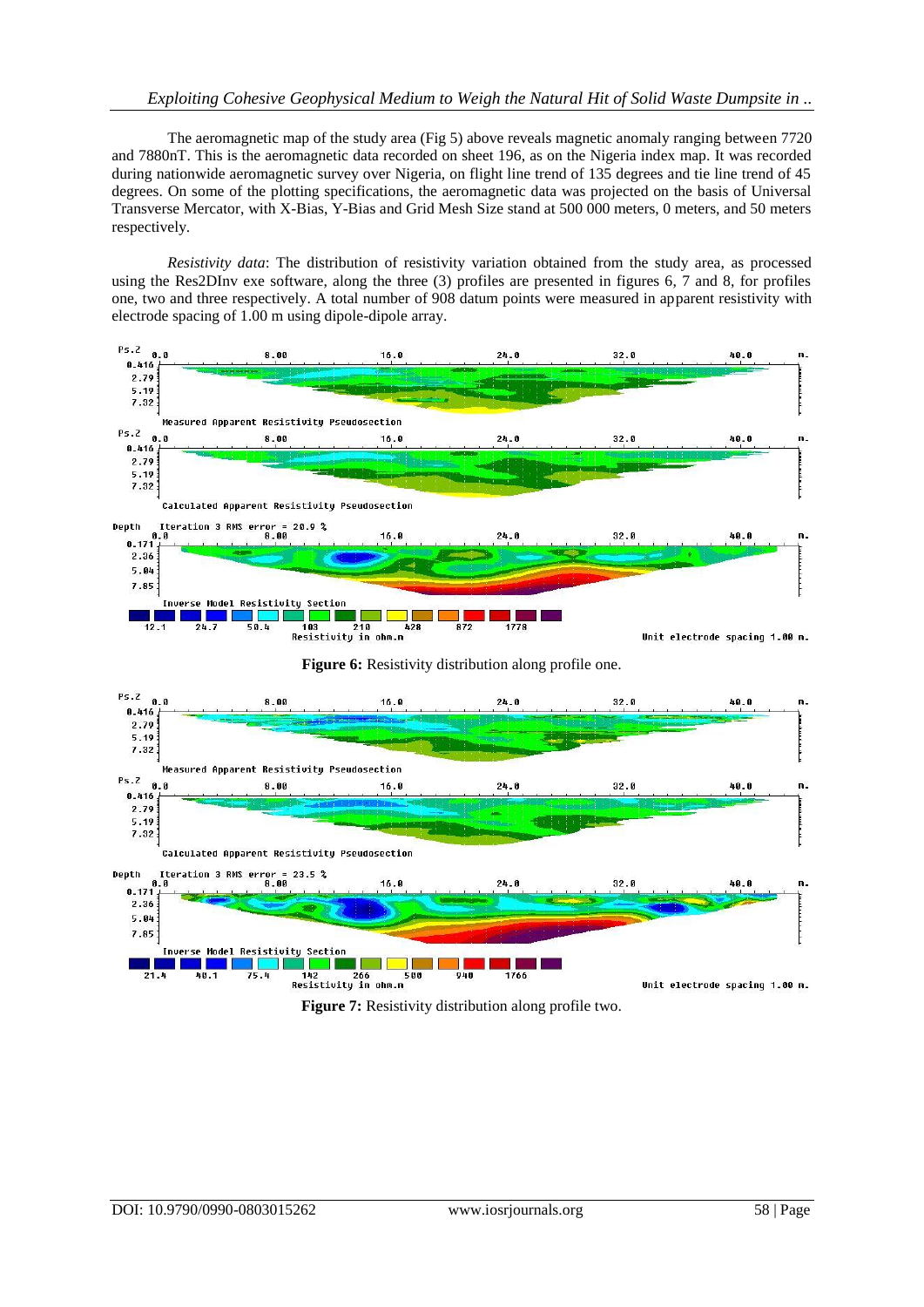

**Figure 8:** Resistivity distribution along profile three.

Total number of data levels is 35 while total number of electrodes is 45. Minimum and maximum electrode locations are 0.00 and 44.00 m. In each of the three profiles, 3 inverted resistivity images – upper, middle and lower – represent the measured apparent resistivity pseudo-section, the calculated apparent resistivity pseudo-section and the inverted model resistivity section respectively. The upper pseudo-section is a plot of the observed measured apparent resistivity data against depth (vertical distance from the surface of the earth). The middle pseudo-section is a plot of the calculated apparent resistivity data against depth, while the lower section, the interpretation section, is a plot of the inverse model resistivity against depth.

The inversion process was carried out using the Least-squares inversion method and the inverse model resistivity sections reveal a thin layer of about 3 m and low resistivity variation ranging between  $2 - 16$  Ωm. This layer is underlain by a relatively high resistivity layer, ranging between  $110 - 260$   $\Omega$ m. In profile two, the thin layer of low resistivity occurred at about 4 m depth. The layer has a low resistivity variation from about 4.5  $-25$  Ωm, and underlain by a layer of higher resistivity variation of about 120 – 300 Ωm. From profile three, the thin layer of about 5 m depth, occurred at resistivity variation ranging from about  $8 - 19 \Omega m$ . The layer is underlain by a high resistivity layer of about  $100 - 280$  Ωm resistivity variation.

| <b>Sample</b>   | <b>Alkalinity</b> | <b>Electrical Conductivity</b> | pH  | <b>TDS</b> | <b>DO</b> |
|-----------------|-------------------|--------------------------------|-----|------------|-----------|
|                 | (mg/L)            | $(\mu mho/cm)$                 |     | (mg/L)     | (mg/L)    |
| GW1             | 261.0             | 889.6                          | 7.1 | 1850.9     | 10.5      |
| GW2             | 318.0             | 711.2                          | 7.2 | 1480.8     | 8.4       |
| GW3             | 250.0             | 727.6                          | 7.9 | 1514.4     | 8.6       |
| GW4             | 167.1             | 847.6                          | 7.8 | 2202.8     | 12.5      |
| GW5             | 231.3             | 909.2                          | 7.2 | 2362.7     | 13.4      |
| GW <sub>6</sub> | 324.0             | 52.8                           | 7.6 | 2149.2     | 12.2      |
| GW7             | 311.1             | 105.5                          | 7.5 | 131.9      | 11.0      |
| GW8             | 301.0             | 84.4                           | 7.8 | 263.8      | 12.8      |
| GW9             | 287.2             | 86.3                           | 7.7 | 211.0      | 17.7      |
| GW10            | 322.4             | 100.7                          | 7.8 | 215.8      | 18.1      |
| HW1             | 560.1             | 107.9                          | 7.9 | 251.7      | 12.2      |
| HW2             | 680.0             | 195.2                          | 7.8 | 269.9      | 13.1      |
| HW3             | 543.0             | 390.4                          | 7.2 | 487.9      | 23.6      |
| HW4             | 820.0             | 312.4                          | 7.2 | 976.0      | 13.1      |
| HW <sub>5</sub> | 598.0             | 319.4                          | 7.6 | 780.9      | 9.3       |

**Table 2a:** Physicochemical characteristics of the groundwater samples

| <b>Table 2b:</b> Concentration of trace elements. |  |
|---------------------------------------------------|--|
|---------------------------------------------------|--|

| <b>Sample</b> | Zn     | Cu     | Fe     | P <sub>b</sub> | $_{\rm Cr}$ | Mn     | $_{\rm Cd}$ |
|---------------|--------|--------|--------|----------------|-------------|--------|-------------|
|               | (mg/L) | (mg/L) | (mg/L) | (mg/L)         | (mg/L)      | (mg/L) | (mg/L)      |
| GW1           | 0.0165 | 0.016  | 0.013  | 0.0005         | 0.0003      | 0.056  | 0.003       |
| GW2           | 0.0231 | 0.015  | 0.011  | 0.026          | 1.631       | 0.023  | 0.004       |
| GW3           | 0.2213 | 0.023  | 0.0002 | 0.0008         | 0.012       | 0.011  | 0.002       |
| GW4           | 0.0466 | 0.022  | 0.0003 | 0.005          | 1.136       | 0.013  | 0.009       |
| GW5           | 0.4130 | 0.016  | 0.024  | 0.006          | 1.265       | 0.016  | 0.004       |
| GW6           | 0.0301 | 0.017  | 0.0004 | 0.009          | 1.328       | 0.019  | 0.008       |
| GW7           | 0.0007 | 0.028  | 0.0005 | 0.0006         | 1.876       | 0.027  | 0.006       |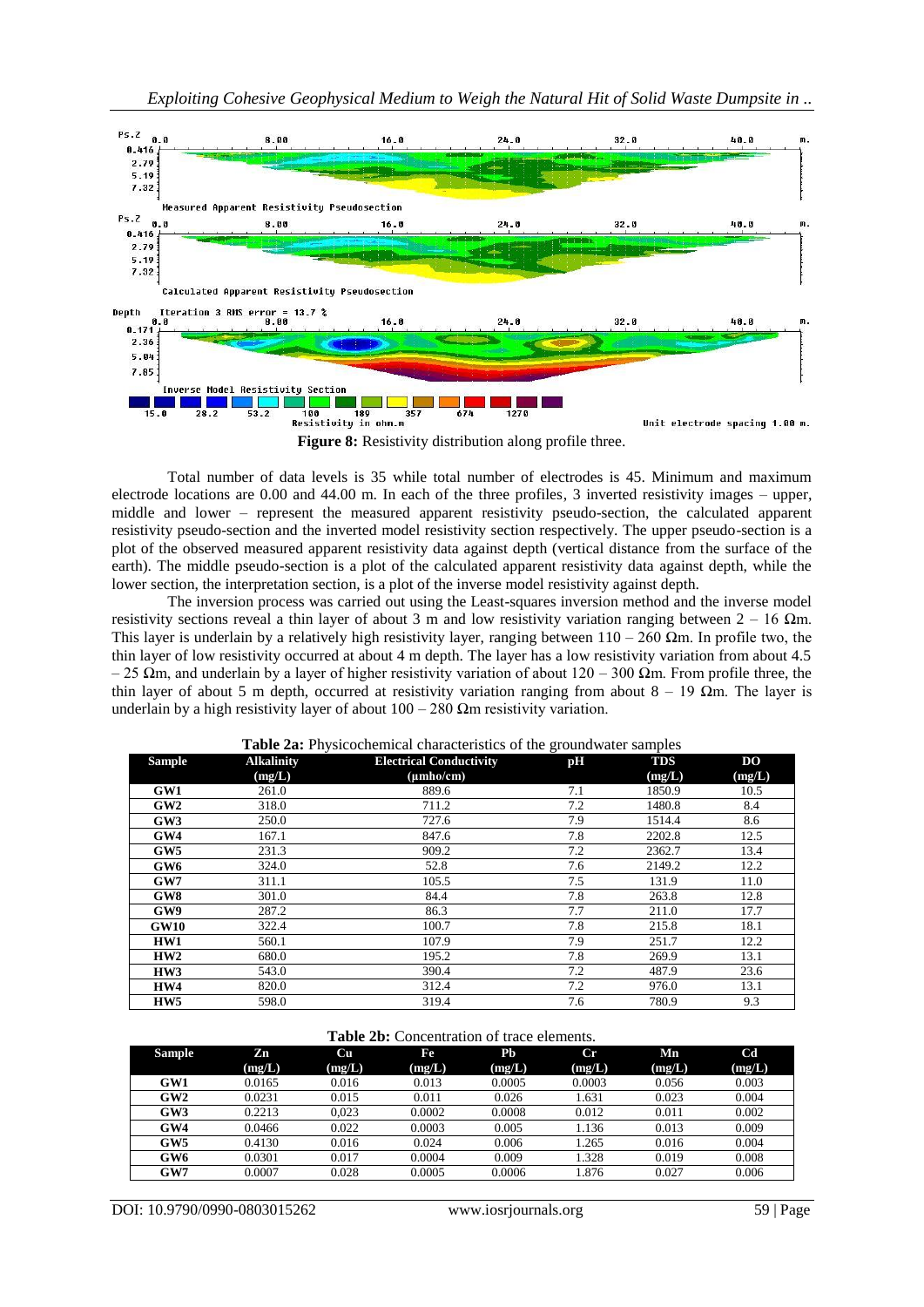|  |  |  |  | Exploiting Cohesive Geophysical Medium to Weigh the Natural Hit of Solid Waste Dumpsite in |
|--|--|--|--|--------------------------------------------------------------------------------------------|
|  |  |  |  |                                                                                            |

| GW8             | 0.0054 | 0.022 | 0.032  | 0.019 | .654  | 0.001  | 0.001 |
|-----------------|--------|-------|--------|-------|-------|--------|-------|
| GW9             | 0.0101 | 0.023 | 0.031  | 0.027 | 0.982 | 0.0002 | 0.001 |
| GW10            | 0.0376 | 0.004 | 0.0007 | 0.023 | .993  | 0.0001 | 0.002 |
| HW1             | 0.0162 | 0.012 | 0.007  | 0.016 | 0.776 | 0.026  | 0.004 |
| HW2             | 0.2030 | 0.011 | 0.011  | 0.022 | .532  | 0.051  | 0.006 |
| HW3             | 0.0201 | 0.021 | 0.010  | 0.056 | .743  | 0.007  | 0.005 |
| HW4             | 0.1000 | 0.024 | 0.046  | 0.068 | 0.883 | 0.009  | 0.008 |
| HW <sub>5</sub> | 0.1083 | 0.025 | 0.026  | 0.016 | .323  | 0.006  | 0.007 |

#### **Table 3:** Concentration of inorganic nutrients.

| <b>Sample</b>   | <b>Sulfate</b> | <b>Chloride</b> | <b>Fluoride</b> | <b>Nitrate</b> |
|-----------------|----------------|-----------------|-----------------|----------------|
|                 | (mg/L)         | (mg/L)          | (mg/L)          | (mg/L)         |
| GW1             | 132            | 432             | 0.6             | 87             |
| GW2             | 128            | 210             | 0.8             | 43             |
| GW3             | 280            | 211             | 1.0             | 34             |
| GW4             | 217            | 431             | 1.3             | 68             |
| GW5             | 263            | 220             | 1.8             | 23             |
| GW <sub>6</sub> | 178            | 265             | 1.9             | 27             |
| GW7             | 193            | 313             | 0.8             | 57             |
| GW <sub>8</sub> | 320            | 345             | 1.0             | 88             |
| GW9             | 318            | 376             | 1.7             | 32             |
| <b>GW10</b>     | 243            | 321             | 0.8             | 36             |
| HW1             | 233            | 217             | 0.9             | 41             |
| HW2             | 256            | 201             | 0.4             | 76             |
| HW3             | 321            | 322             | 0.4             | 71             |
| HW4             | 238            | 331             | 0.3             | 33             |
| HW <sub>5</sub> | 220            | 226             | 1.5             | 21             |

Geochemical data: Table 2a, 2b and 3 show the physicochemical characteristics, concentration of trace elements, and concentration of inorganic nutrients obtained over the cause of atomicabsorption spectrophotometric (AAS) analysis on some fifteen (15) groundwater samples from the study area. The sample contains ten (10) bore-wells – GW1, GW2, …GW10, and five (5) hand-dug wells – HW1, HW2, …HW5. Physicochemical analysis of the sample show variation in alkalinity ranging from 167.1 mg/L to 820.0 mg/L. Electrical Conductivity (EC) ranges between 52.8 μmho/cm and 909.2 μmho/cm while pH value of the sample ranges between 7.1 and 7.9. The variation in the Total Dissolved Solid (TDS) ranges between 131.9 mg/L and 2362.7 mg/L. Dissolved Oxygen (DO) of the sample shows variation from 8.4 mg/L to 23.6 mg/L.

Concentration of trace elements –Zn, Cu, Fe, Pb, Cr, Mn and Cd – is give in table 2a. The variation in Zn concentration ranges from 0.0007 mg/L to 0.4130 mg/L while that of Cu ranges between 0.004 mg/L and 0.028 mg/L. Iron and lead show variation in concentration, ranging from 0.0002 mg/L to 0.046 mg/L, and 0.0005 mg/L to 0.068 mg/L respectively. The concentration of Chromium from the sample ranges between 0.0003 mg/L and 1.993 mg/L while manganese concentration ranges between 0.0001 mg/L and 0.056 mg/L. Cadmium concentration in the sample shows variation from 0.0001 mg/L to 0.009 mg/L.

Table 3 shows the concentration of some inorganic nutrients, namely; Sulfate, Chloride, Fluoride and Nitrate, which were geochemically analyzed from the groundwater samples.Sulfate concentration ranges from 128 mg/L to 321 mg/L while Chloride concentration ranges between 201 mg/L and 432 mg/L. Fluoride and Nitrate show variation in concentration ranging from 0.3 mg/L to 1.9 mg/L, and 21 mg/L to 88mg/L respectively.

# **IV. Discussion**

Cohesive geophysical medium, namely: magnetic, resistivity and a geochemical method (AAS) were exploited to weigh the natural hit, in terms of groundwater contamination,due tosolid waste dumpsite (landfill leachate)in Nassarawo-Demsa, Adamawa State, northeast Nigeria. Magnetic method was adopted to investigate major fault zones around the study area to ease the application of resistivity method in order to identify layers of acidic leachate within underground water. The geochemical method was employed to analyse the physicochemical property, concentration of trace elements and that of inorganic nutrients to possibly weigh the natural hit of landfill leachate on groundwater contamination, around the study area. Figure 5 shows the reduced to pole (RTP) aeromagnetic map of the study area. The quantitative interpretation of the RTP map shows that, the zones of high gradient and with closely spaced contour lines are, likely, indicators of major fault zones. The trends of this fault zones include three sets, oriented in eastern, southeast and south direction, and that is the region around, where electrical resistivity imaging was carried out.Figures 6, 7 and 8 present the 2D inverted resistivity distribution along the three profiles, one, two, and three. In all, these three profiles exhibit tight trough in apparent resistivity, which after the inversion process, the resistivity drops at the water table to an extremely low resistivity layer of about  $3 - 7$  m depth. These layers of low resistivity from all the three profiles suggest, in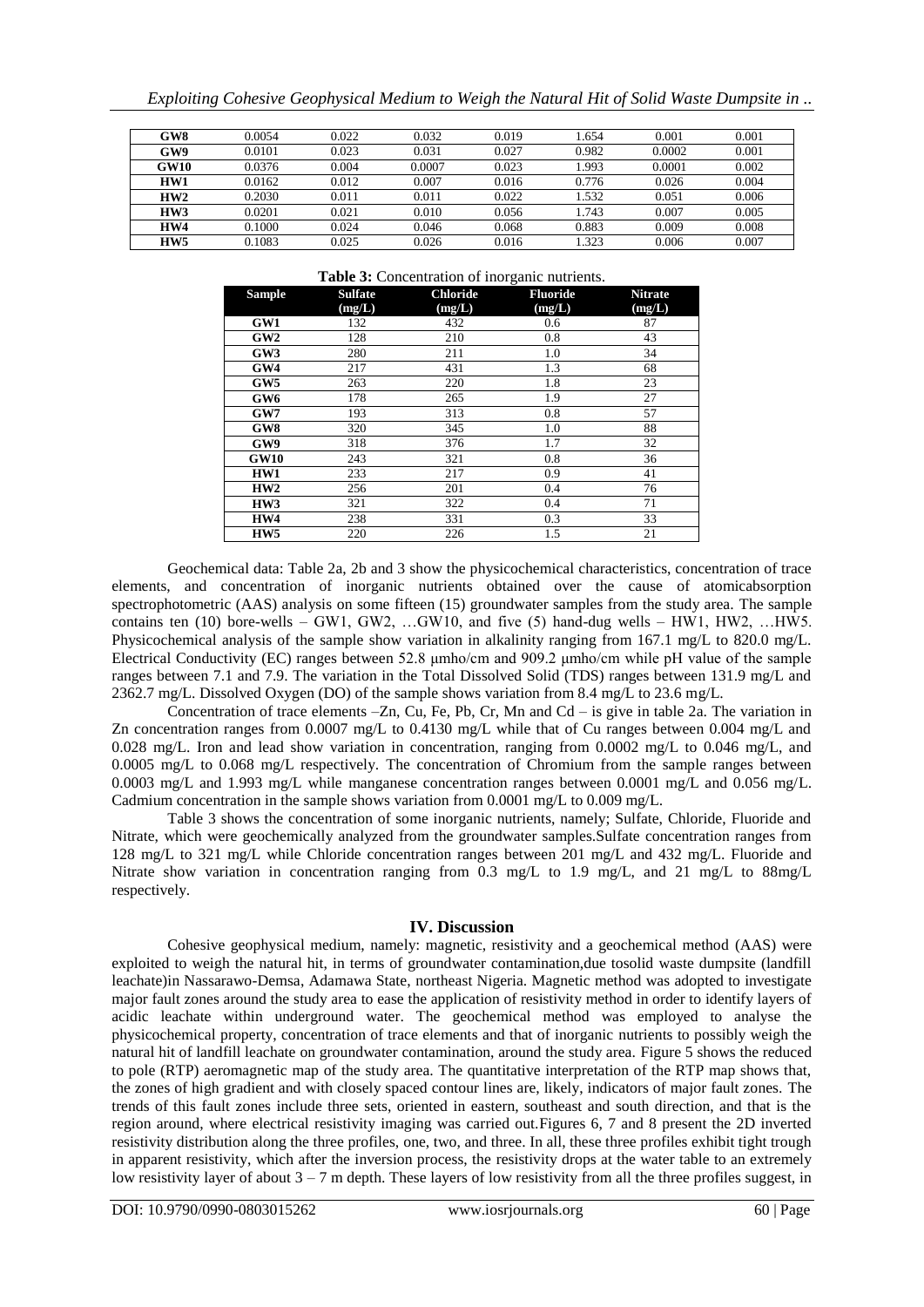each profile that the layer contains groundwater possibly contaminated by acidic leachate, a result of landfills around the study area.

From the AAS analysis of the groundwater samples, Table 2a gives the results of physicochemical analysis of these samples. Electrical conductivity (EC) of the samples ranges between 52.8 μmho/cm and 909 μmho/cm. About 53 percent of these samples exceeded the domestic water standards of about 300 μmho/cm prescribed by the World Health Organization (WHO). This can indicate possible groundwater contamination which is capable of imposing natural hit, health consequence inclusive, on the study area. High electrical conductivity values (in groundwater content) indicate high concentrations of ionic constituents in the groundwater bodies of the study area, and can further suggest pollution by domestic wastes [5-Thillai]. Alkalinity from the samples show variation ranging from 167.1 mg/L to about 820.0 mg/L. this suggests contamination as the alkalinity value of the analyzed samples exceeds the WHO permissible limit of 120 mg/L. The pH value of this study's samples ranges between 7.1 and 7.9, which suggests that all the samples are alkaline. This is so because according to the Nigeria Standards for Drinking Water (NSDW), the limit of pH value for drinking water ranges between 6.5 and 8.5. Total dissolved solids (TDS) of the samples ranges between 131.9 mg/L and 2362.7 mg/L which suggest contamination of the groundwater bodies in and around the study area, because water containing more than 500 mg/L of TDS is not all that safe for drinking purpose. That is according the World Health Organization. Dissolved oxygen (DO), the index of groundwater sanitary, is recommended by the World Health Organization to ranges between 4 to 6 ppm for domestic purposes. From the present study, the total dissolved oxygen ranges between 8.4 mg/L and 23.6 mg/L which shows that the samples indicate slight increase of dissolved oxygen above WHO's recommendation.

Table 2b shows the results of concentration of some trace elements from the groundwater samples. The results, however, revealed that from all the samples, Cu, Fe, Zn, Mn, Pb and Cd fall within the permissible limits by the World Health Organization. Copper has permissible limit of 1 mg/L, Iron is 0.3 mg/L, Zinc is 5 mg/L, Manganese is 0.1 mg/L, Lead is 0.05 mg/L and Cadmium is 0.001 mg/L. The analysis of these trace elements suggests absence of chemical hazard from the groundwater bodies, although, Chromium content suggested otherwise. The concentration of Chromium ranges between 0.0003 mg/L and 1.993 mg/L. This exceeded the WHO's permissible limit of 0.05 mg/L, and therefore suggested some level of contamination.

The results of the concentration of some inorganic nutrients from the groundwater samples is given in Table 3. All of the samples exceeded the World Health Organization permissible limit of 200 mg/L of Chloride. This is as the chloride concentration in the present research ranges between 201 mg/L and 432 mg/L. Sulfate concentration form the present research revealed range, from 128 mg/L to 321 mg/L. On the average, the samples' results suggest contamination as some of the samples exceeded the World Health Organization permissible limit of 200 mg/L. Fluoride concentration of the groundwater samples is mostly less than 1 mg/L, except for a number of samples. This can be interpreted, a slight contamination of this water bodies for domestic purposes. Nitrate concentration from the samples in the present research ranges between 21 mg/L and 88 mg/L. Few of these samples have therefore exceeded the WHO's permissible limit of about 45 mg/L and suggested slight contamination of the groundwater bodies of the Study Area.

# **V. Conclusion**

The magnetic method, the resistivity method, and the Atomic absorption spectrophotometric results from the present research jointly conclude that there are two aquifers in and around Nassarawo-Demsa area of Adamawa State, Northeast Nigeria. The first aquifer is at shallow depth of about (3.5 m to 65 m), and depends on the topographic surface. The lithology of this layer consists of sandstone, and generally contaminated by landfill leachates, due to indiscriminate disposal of solid (domestic) wastes. The second aquifer is mostly occurring at layer of thickness, ranging from (16 m to 148 m). The lithology of this aquifer consists of sandy clay, and generally safe for domestic consumption. The authors of this research concluded that the quality of the drinking water in the study area is unfit for human consumption, as majority of groundwater sources in the area fall within the first aquifer (of shallow depth). People living on the study area are exposed to significant natural hit of groundwater contamination which is largely the result of open domestic wastes disposal. It is therefore recommended that suitable groundwater quality management is highly essential to avoid further contamination, and it attendant health consequences on Nassarawo-Demsa.

From the data generated in the present research, and the foregoing discussion, the authors of this study concluded that most of the groundwater sources in Nassarawo-Demsa area are not suitable for human consumption unless properly drilled to at least 100 m from the surface. Groundwater from Nassarawo-Demsa area require treatment before human consumption.

## **Acknowledgement**

The authors of this research wish to register their profound gratitude to the Management of Yobe State University Damaturu, and by extension, institution-based research (IBR) fund under TetFund Scheme, for